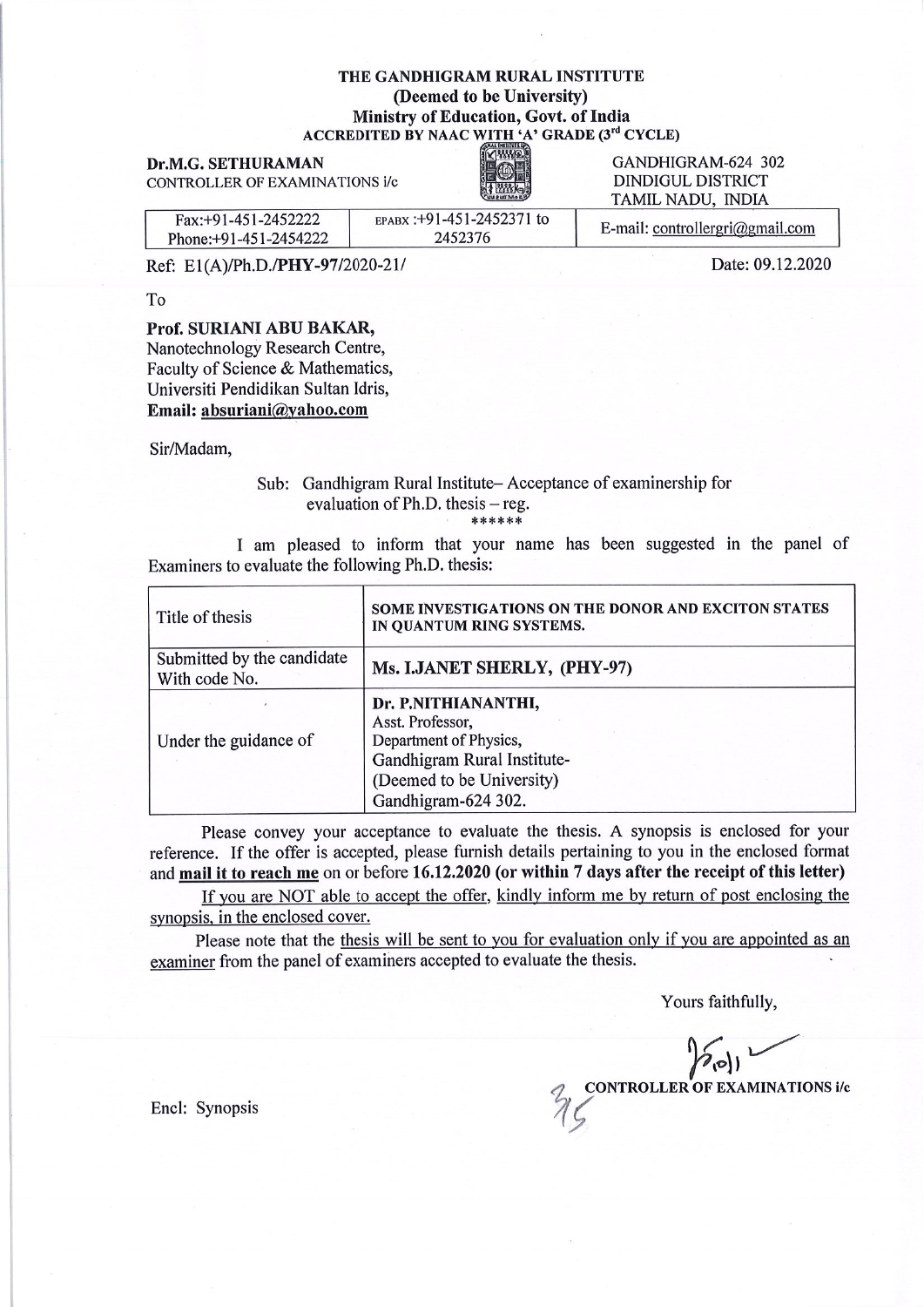# **Some Investigations on the Donor and Exciton States in Quantum Ring Systems**

**Synopsis of the Thesis to be Submitted to The Gandhigram Rural Institute – Deemed to be University in partial fulfillment of the requirements for the award of the DOCTOR OF PHILOSOPHY**

**By**

# **I. JANET SHERLY**



# **Department of Physics**

# **The Gandhigram Rural Institute – Deemed to be University**

**Gandhigram – 624 302**

**Tamil Nadu**

**India**

**November - 2020**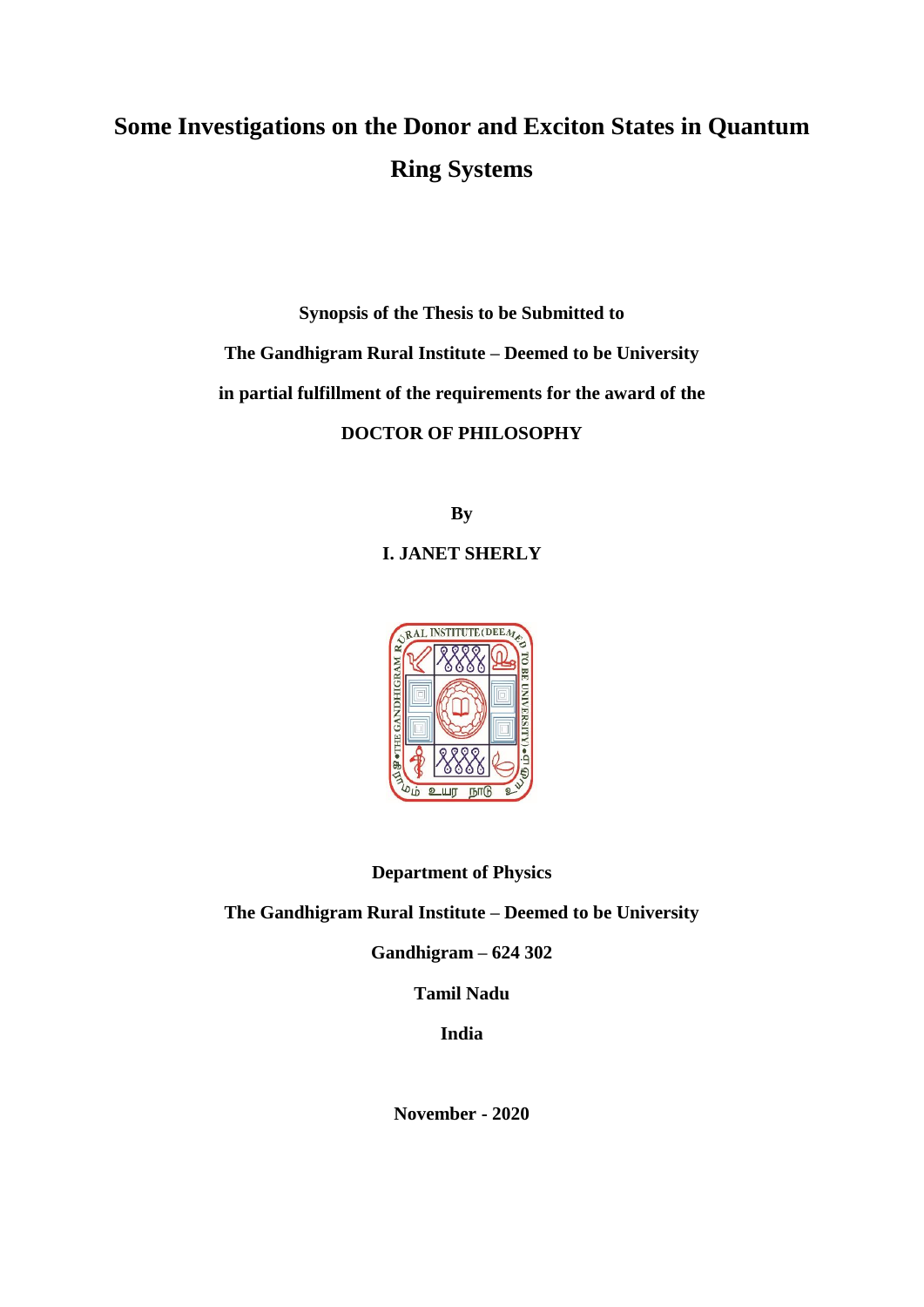# **CHAPTER I**

#### **Introduction**

Quantum Ring (QR) which is a doubly connected ring like structure in the nanoscale is quite interesting because of its peculiar properties. It exhibits unique density of states for charge carriers which makes them favourable for the realization of many prospective in the electro-optical and magneto-optical applications. Their unique doubly-connected topology and their intriguing energy structure shows great potentialities in single-photon emitters, photonic detectors and sources including quantum computing, magnetic random access memory, and other spintronic devices. QR made of semimagnetic materials have unique properties and it has been under extensive theoretical and experimental investigations. Semimagnetic heterostructures is a substitutional alloy of either II-VI or IV-VI semiconductors with magnetic ions. The magnetic properties of the semimagnetic materials like Zeeman splitting and Faraday rotation which is a direct consequence of the exchange interaction between the carrier and the magnetic ion not only provide a brief understanding of the different properties of these fascinating systems but also offers a tool to control the carrier dynamics through external perturbations. All these magnetic phenomena not only depend on the energy transfer between ions and carrier but also governed by the concentration of magnetic ions.

Vertical coupling, horizontal coupling and concentric coupling are all possible in QR structures and the carrier states initially localized in individual QR are quantum mechanically coupled, thus forming delocalized states extending over the coupled rings. Coupled rings can be easily modified into symmetric and asymmetric system by tuning the ring dimensions. The provision of additional carrier confinement and the feasibility of tuning the ring dimensions have made Concentric Double Quantum Rings (CDQRs) a step superior to single quantum ring in utility for specific applications.

In an effort to enlighten the properties of QR and to analyse the envisioned ideas about the nonmagnetic and semimagnetic single rings and coupled rings under electric field and magnetic field, a detailed theoretical study has been made on the donor and exciton states in QR systems. The structure of the thesis is as follows.

#### **Thesis Overview**

The entire thesis is broadly divided into two parts: **Part A - Theoretical investigation on the donor and exciton states in non-magnetic GaAs/Al0.3Ga0.7As quantum ring** and **Part B - Theoretical investigation on the donor and exciton states in semimagnetic CdTe/CdMnTe quantum ring**. Initially, studies have been made on both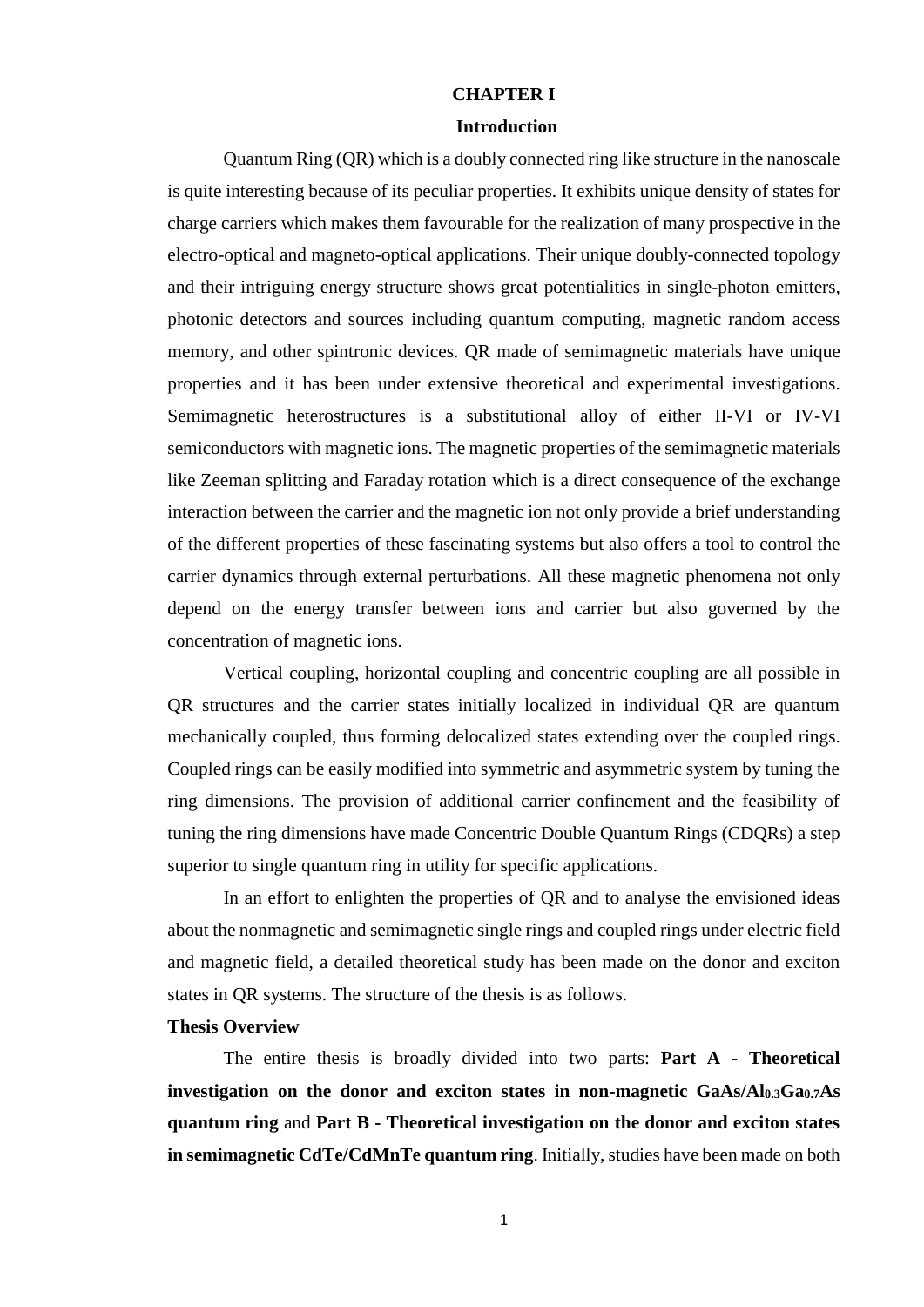single and double non-magnetic quantum rings. Since double quantum rings exhibit more interesting properties, investigation on semimagentic systems is restricted to double rings only. Thus, part A contains four chapters  $(II - V)$  and part B contains three chapters  $(VI - V)$ VIII). The effect of magnetic field and band nonparabolicity on the carrier dynamics in a single GaAs/Al<sub>0.3</sub>Ga<sub>0.7</sub>As QR has been presented in **chapter II**. Stability of exciton formed inside a single QR under two different confining potentials has been calculated through diamagnetism and it has been discussed in **chapter III**. The effect of location on the stability of exciton has also been investigated. The dimensional effect on the donor localization in non-magnetic Concentric Double Quantum Ring (CDQR) and the effect of impurity location has been calculated and the results are reported in **chapter IV**. **Chapter V** gives behavior of the exciton states of CDQR heterostructures enclosed by  $SiO<sub>2</sub>$  ligand matrix under electric field. The stability of direct and indirect excitons for various electric field and ring dimensions has been estimated through diamagnetism. One of the interesting feature of QR is its magnetic response. To explore the inherent magnetism possessed by the circular QR structure and its magnetic response, donor states in Diluted Magnetic Concentric Double Quantum Ring (DMCDQR) under external magnetic field has been investigated and included in **chapter VI** of the thesis. The effect of magnetic field on the carrier stability in both symmetric and asymmetric rings has been discussed. The effect of magnetic ion concentration on the carrier stability has been estimated through Bound Magnetic Polaron (BMP) and the results are presented in **chapter VII**. **Chapter VIII** deals with the exciton states in DMCDQR under electric field. The role of  $SiO<sub>2</sub>$  matrix in deciding the stability of exciton formed inside coupled and decoupled rings has also been discussed. **Chapter IX** consolidates the research findings and suggests ideas of implementing the observed results for the upcoming challenges in the research area and extension of this work for device applications has been discussed. All the numerical calculations are carried out using licensed software "Wolfram Mathematica-L3602-1453".

# **Part A - Theoretical Investigation on the Donor and Exciton States in Non-magnetic GaAs/Al0.3Ga0.7As Quantum Ring**

# **CHAPTER-II**

# **Donor States in Single Quantum Ring**

Carrier dynamics in a  $GaAs/Al<sub>0.3</sub>Ga<sub>0.7</sub>As Quantum Ring (QR) under the influence of$ an external magnetic field along with the effect of conduction band non-parabolicity has been studied using variational method.

### **i) Confinement of donor in a quantum ring under magnetic field**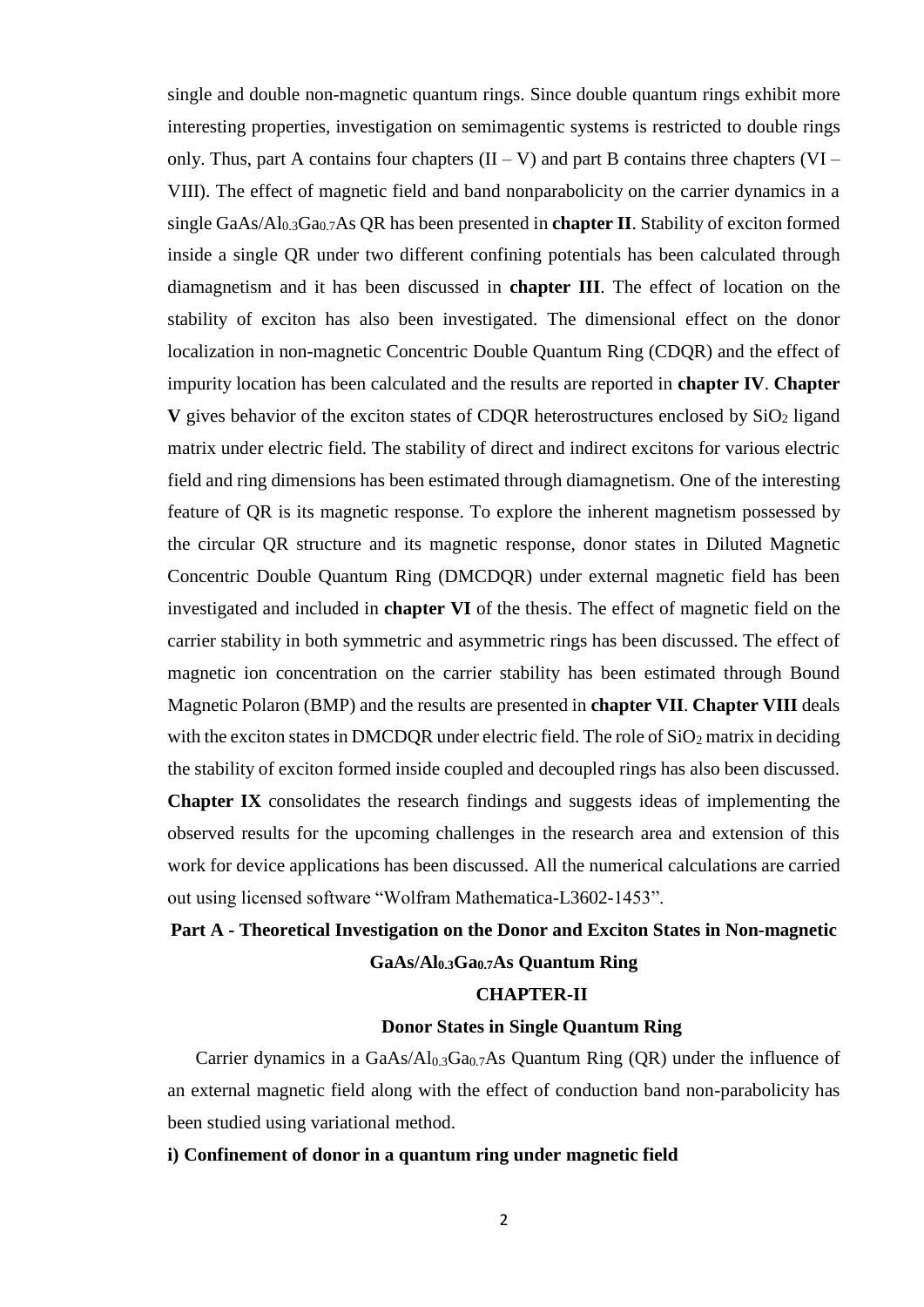Under magnetic field, donor in QR experiences additional quantisation through splitting of subband energy levels. The spacing between these split energy levels are more in narrow rings and this promotes larger confinement. But in a wider ring there is more lateral space which reduces the inter energy spacing. Larger magnetic field push the carrier towards the boundary for certain ring dimensions. Hence the spatial dimension and external perturbation has an important influence on the donor energy levels.

#### **ii) Inclusion of conduction band non-parabolicity: A realistic approach**

In reality, the conduction bands are non-parabolic in nature except at  $k=0$ . As 'k' increases the band starts to deviate and this curvature decides the effective mass of the carrier which reduces the Binding Energy (BE). This effect is more significant for narrow rings. Also it has been observed that the incorporation of band non-parabolicity factor is more effective for edge impurities when compared to other impurity locations. Thus the nonparabolicity factor adds a betterment to the ideal QR structures.

#### **iii) Localisation of on and off centered donors**

To understand the effect of impurity location, donor has been lodged in various locations and it is found that BE gradually decreases when the impurity moves from the center to either side of the ring. It is also observed that prevalence of impurity at the edges favors more tunneling and therefore the carrier bound to on and off centred donors undergo different confinement.

# **CHAPTER-III**

#### **Exciton States in Single Quantum Ring of Different Confining Potential**

Effect of confining potential on the exciton stability at various locations in a parabolic and square GaAs/Al<sub>0.3</sub>Ga<sub>0.7</sub>As quantum ring has been estimated.

#### **i) Exciton localization in different ring dimensions**

Importance of dimensional effect on exciton localisation can be realized by varying the ring dimension and it is found that the ring dimension has similar effect in Parabolic Quantum Ring (PQR) and Square Quantum Ring (SQR) but for the magnitude of BE. When the ring dimension is comparable to the exciton Bohr radius, the electron cloud piles up around the hole. Enlarging the ring width reduces the probability for detecting the exciton. Thus the ring dimension ultimately decides the exciton localisation.

# **ii) Effect of confining potential on the exciton dynamics**

The shape of the confining potential can effectively regulate the carrier dynamics and on that note carriers in a larger PQR can easily tunnel into the barrier because of the trough of the parabola. This feature is in contrast to SQR case where the carriers remain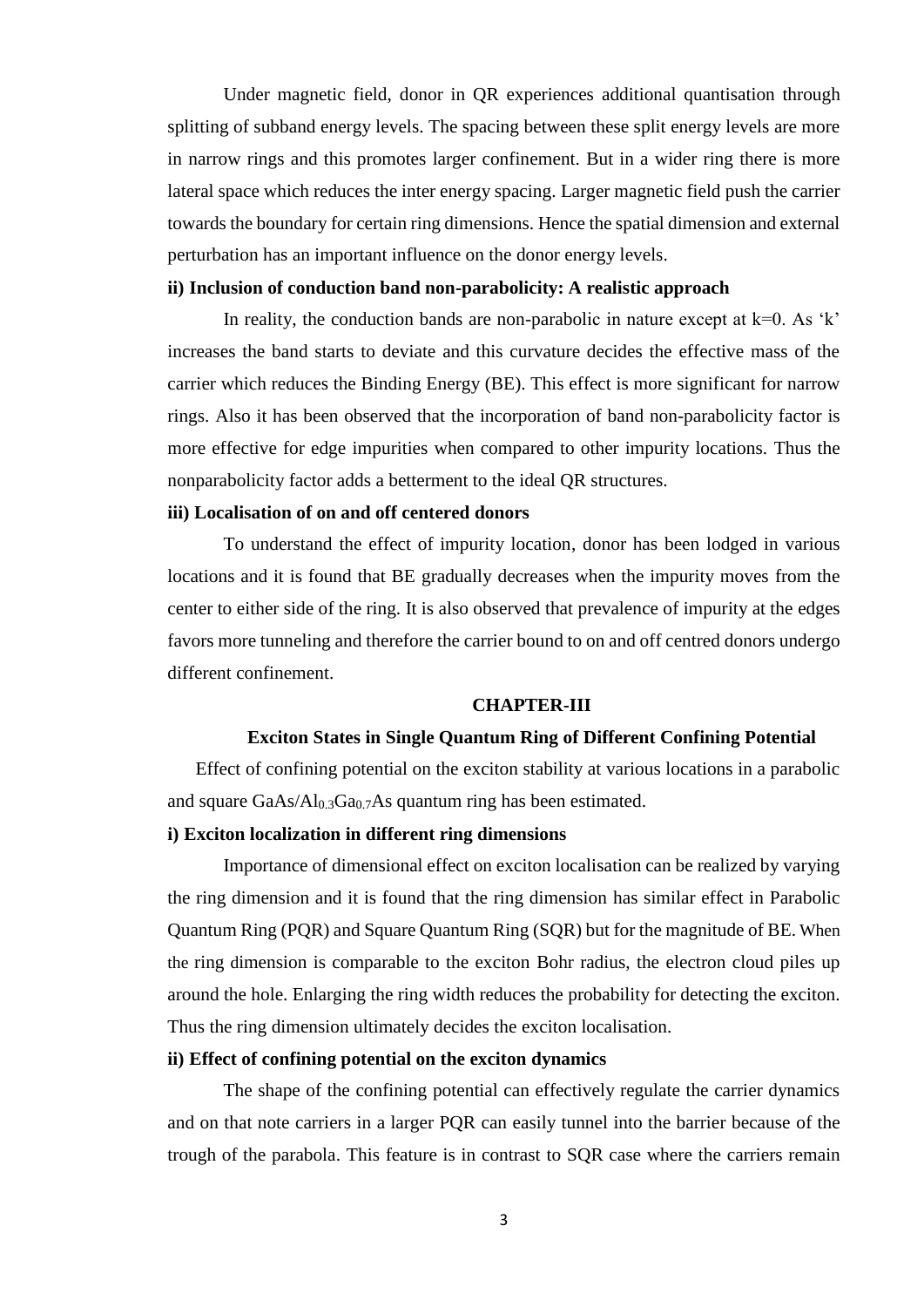inside the ring because of wider space in square confinement. Moreover, in a square potential the band bending at the interface introduces triangular potential barriers. Therefore, on reaching this barrier the carrier loses its mobility and confined to this region at the interface. But in a parabolic potential, the compositional profile has a reverse effect and the carrier oscillates about the center. The complete study made in two different confining potentials reveals that the potential greatly alters the exciton localisation.

#### **iii) Exciton stability at different locations in the ring**

The constituent particles of exciton have been located at and away from the center to understand the interface effect. Among all locations, On Center Exciton (OCE) possess larger BE because the electron will be completely in the vicinity of the hole. The effect of parabolic potential is larger for Partially Centered Exciton (PCE) and On Inner Edge Exciton (OIEE) because once when the carriers march towards the edges they could feel the effect of parabolic potential due to its curvature. The interplay between the exciton location and confining potential can be confirmed from all these facts.

# **iv) Dimensional instability through the height of the ring**

The versatility of QR system can be clearly understood by largely minimizing the ring dimension. If the height of the ring is reduced to a larger extent the exciton will have confinement only along the radial direction. The confinement along the z direction will be very negligible. Now the system will no longer be a QR but a quantum annular disc. Though squeezing the height of the QR completely is an ideal case dimensional instability can be clearly understood only in such limiting conditions.

#### **v) Diamagnetic susceptibility: A measure of inter-particle separation**

The permanent dipole moment of exciton is very sensitive to the carrier confining potential and this necessitates the analysis of inter-particle separation. The inter-particle separation is estimated through diamagnetic susceptibility  $(\chi_{diab})$ . In SQR due to the interfacial triangular potential at the interface the movement of electron or hole or both restricted and the exciton localisation is sharp. In PQR, the parabolic trough facilitates to and fro motion of carrier and moreover there is no such triangular interface. Hence these interfacial effects have a major role in determining the  $\gamma_{\text{dia}}$ .

Thus, the interfacial effect of any heterojunctions which greatly influences the mobility of exciton can be made minimal if the ring is designed with a parabolic confinement. Analysis of  $\gamma_{dia}$  in QR structures will pave way for improvement of magnetoelectronic and opto-electronic devices.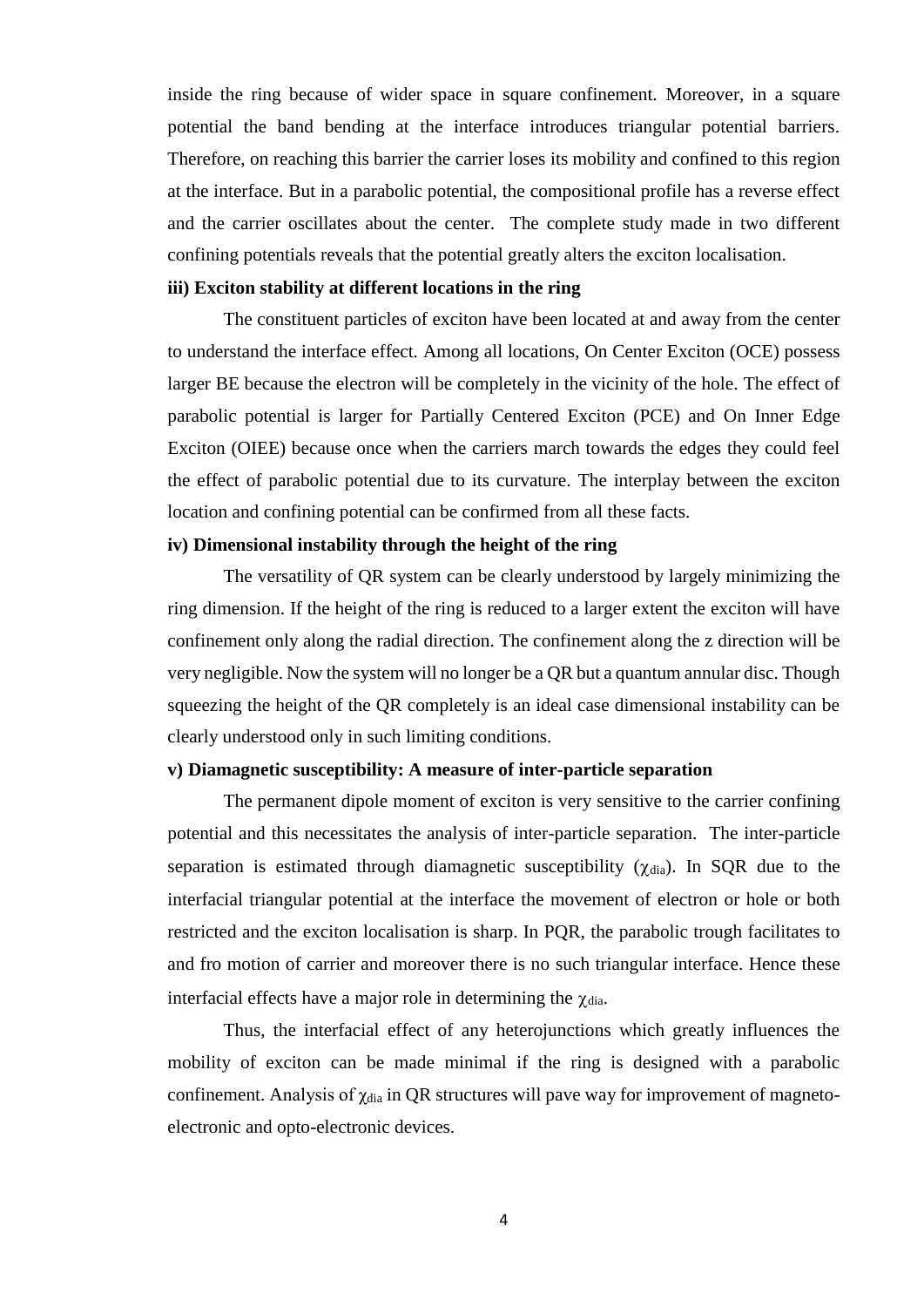#### **CHAPTER-IV**

#### **Geometrical Effects on the Donor States in Concentric Double Quantum Rings**

The possibility of tailoring III-V  $GaAs/Al<sub>0.3</sub>Ga<sub>0.7</sub>As$  Concentric Double Quantum Ring (CDQR) by tuning the ring dimension brings out carrier confinement in different regimes which make them suitable for specific applications.

#### **i) Central barrier criticality for tunneling of donor**

The additional stacking of barrier material between the two rings act as a channel for carrier tunneling. Narrow central barrier couples the two rings and the carrier tunnels through this narrow barrier, reach the outer ring and again tunnels back to the inner ring. Thus, the carrier oscillates between the inner and outer rings and it sustains until  $C_B$  reaches its criticality, i.e., the value above which the barrier blocks the carrier from tunneling. Larger barrier completely isolates the two rings.

# **ii) Selective occupancy of the donor in the rings: Effect of geometry**

### **a) In the coupled regime: Dominance of centrifugal force**

Localisation of the carrier in the coupled rings is due to the interplay between (i) spatial confinement given by the dimension of the materials (ii) the centrifugal force and (iii) Coulomb interaction of the parent donor. Though the Coulomb interaction favors occupancy in a wider ring, the centrifugal force overplays and forces the carrier to the inner ring in certain ring dimensions. The carrier seeks the outer ring when the outer ring approaches the dimension of the inner ring.

#### **b) In the decoupled regime: Observation of nano to bulk transition**

In the decoupled regime for  $C_B \geq 50$  Å, on reaching I<sub>R</sub>=O<sub>R</sub> (Inner ring width=Outer ring width), there is a sudden fall in BE and it saturates at 5.83 meV which is the bulk limit of a GaAs semiconductor. Thus, one can observe a sudden transition from nanoscale to bulk. Another interesting observation is, though the inner ring dimension is in the nanoscale regime  $(I_R=100\text{\AA})$ , BE value reaches the bulk limit in the prevailing condition. This transition occurs only when the barrier is very large.

### **iii) Effect of height of the ring on donor confinement**

When the heights of the two rings are the same  $(H_I=H_O = 40 \text{ Å})$  and when  $I_R=O_R$ , the energy states in the two rings are in the resonant mode. When  $H<sub>I</sub> = 40$  Å and  $H<sub>O</sub> = 60$ Å i. e. when the height of the outer ring is larger than that of the inner ring, though the outer ring becomes deeper and wider than the inner ring, the carrier seeks only the inner ring because of the centrifugal force that arises due to the geometry of the system. Variation in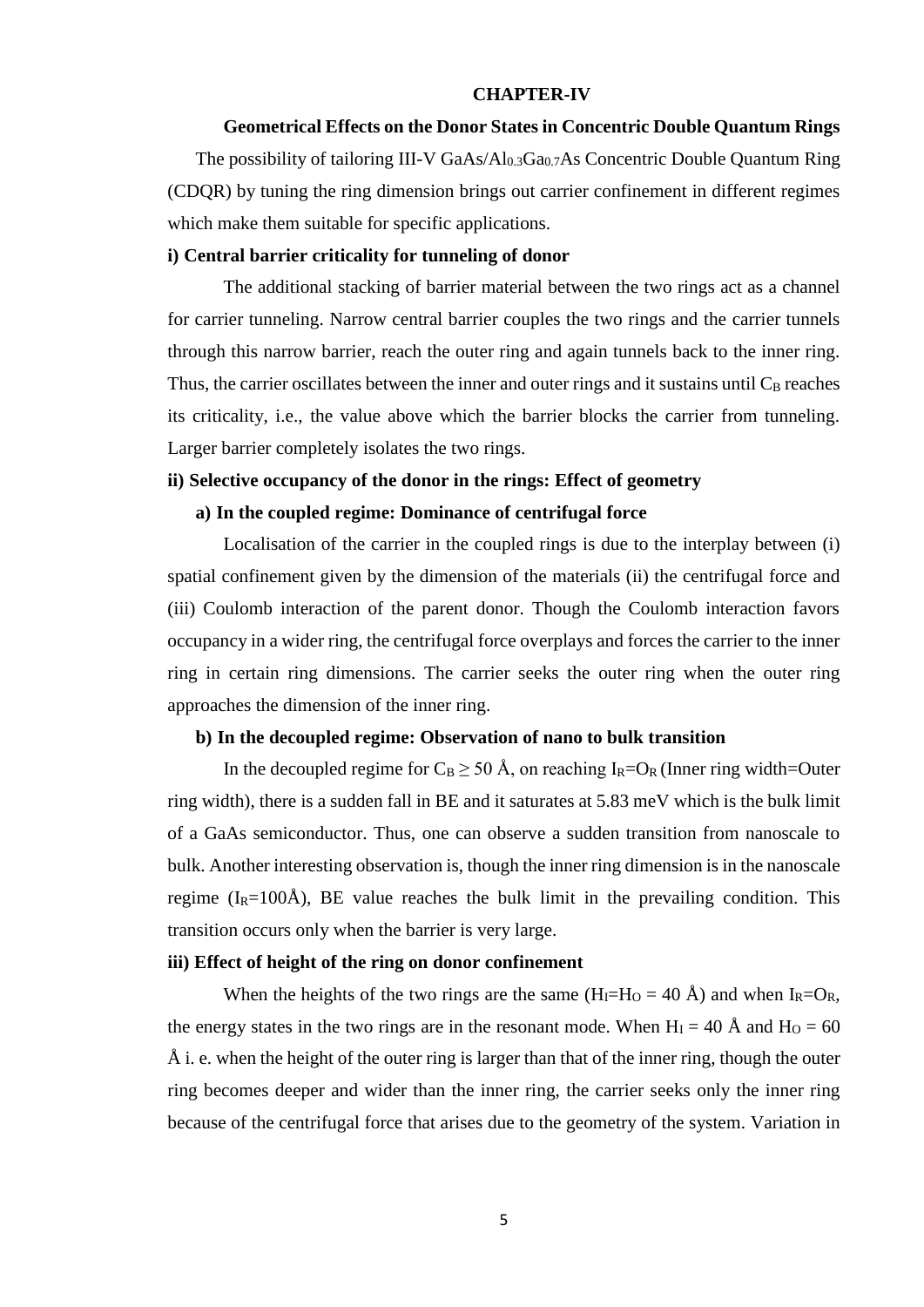the height of the rings plays a major role in the emission energy. This result will throw more light on the design of quantum rings for specific applications.

The selective occupancy of the carrier in either of the rings and the tunneling effect of the carrier will be of high use in designing many electronic devices. Since the carrier in the inner ring enhances persistent current, the aforesaid geometry is suitable for such applications. CDQR with an outer ring width larger than that of the inner ring promotes carrier confinement only in outer ring which can be used for X-OR gate applications. Only a proper design of CDQR will serve the purpose of using them for specific applications.

#### **CHAPTER-V**

# **Stability of Direct and Indirect Excitons in Concentric Double Quantum Rings Embedded in SiO<sup>2</sup> Matrix**

Exciton states of CDQR heterostructures embedded in  $SiO<sub>2</sub>$  matrix under the influence of electric field has been calculated theoretically using variational technique.

### **i) Influence of electric field on exciton localisation and exciton diamagnetism**

Electric field changes the polarizability of the carrier through band tilting which directs the carriers relatively in the opposite direction to each other. Band tilting modifies the shape of the axial potential profile from square to triangular. Hence the carriers which were in a wide, shallow square confinement are now in a deep, thin triangular confinement. This enables tunneling of carriers and the interaction between them is gradually reduced and this significantly reduces the BE. Strengthening the electric field can even change a direct exciton into an indirect exciton. Thus the electric field sensitizes the energy of the carriers and this in turn brings out considerable changes in the properties of the carriers confined in the system.

Application of electric field reduces  $\chi_{dia}$  because of the charge separation through band tilting. When  $O_R < I_R \chi_{dia}$  value is larger and when  $O_R \sim I_R \chi_{dia}$  falls. Hence the bound electron hole pair now travels as individual particles and the exciton loses its excitonic nature. Electron and hole located in different layers of heterostructures reduces the  $\gamma_{dia}$  of an indirect exciton. The influence of electric field on exciton localisation and exciton diamagnetism gives a very good perception to understand the stability of exciton.

#### **ii) Direct to indirect exciton transition: Through spatial dimension**

Apart from external electric field, tuning the ring dimension can convert a Direct Exciton (DX) to Indirect Exciton (IDX). When the rings are coupled, effect of electric field on both DX and IDX are similar except at  $I_R \sim O_R$ . DXs get transformed into IDXs at  $I_R \sim$ OR. When the outer ring approaches the dimension of the inner ring there is a sudden fall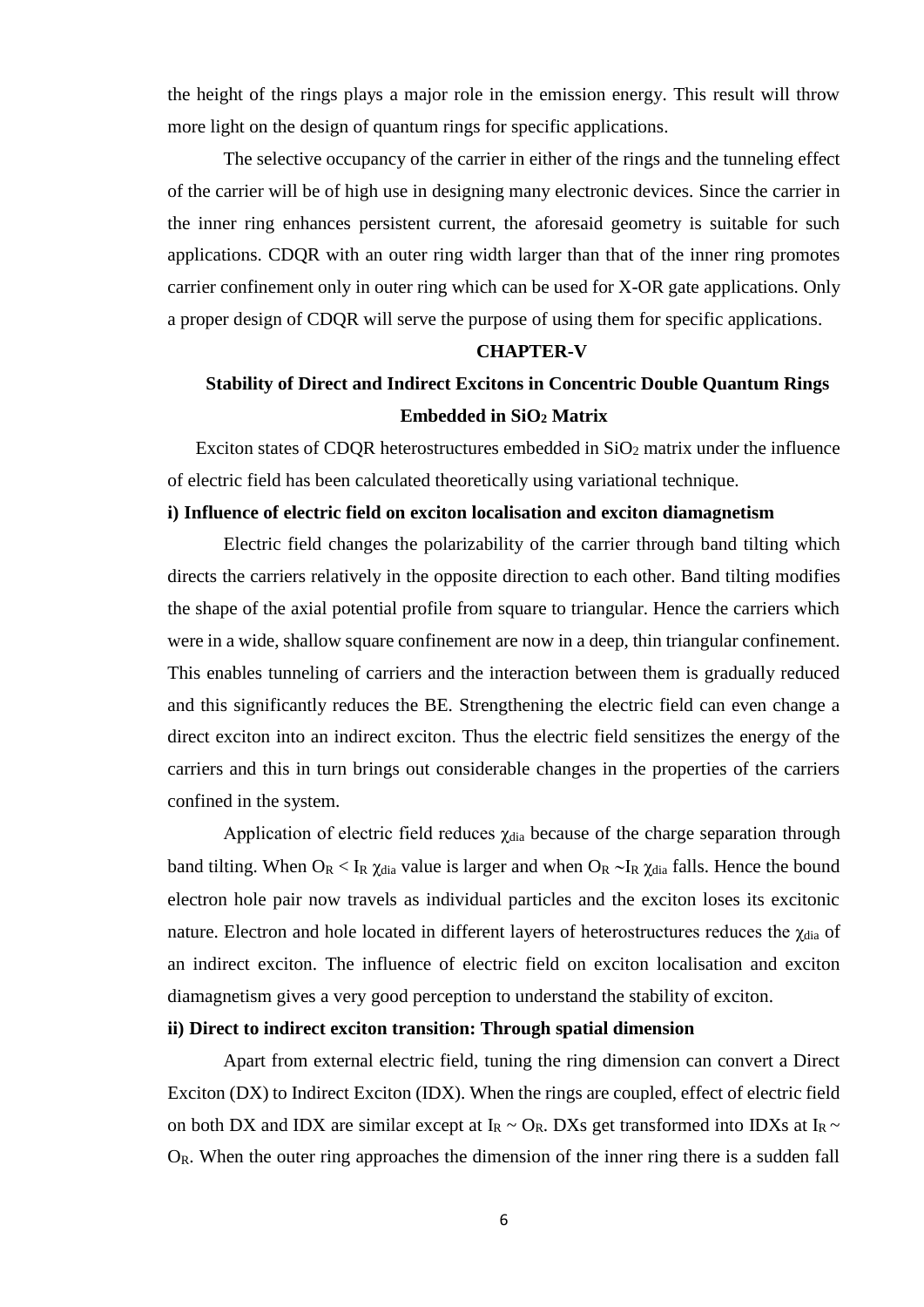in BE. When the rings are decoupled the carriers are localised either in one of the rings. Exciton is highly localised in inner ring when the rings are coupled and it is highly localised in the outer ring when the rings are decoupled.

#### **iii) Effect of carrier location**

Subjecting a QR to electric field change the shape of the confining potential and this can be observed by varying the location of the exciton from one end to the other end which gradually increases the BE. The improvement is more prominent for larger electric field. The carriers seek the lower potential and confined in the triangular potential at the edge offered by the electric field and this improves the excitonic BE at the edge. This study suggests that the external electric field induces a change in the wavefunction of the carriers by breaking the symmetry of the system and opening a venue for new applications.

#### **iv) Interband transition energy**

Interband Transition Energy (IBTE) which directly gives information about emission decides the optical properties. It has been calculated for various ring dimensions for both DXs and IDXs. Lower value of IBTE indicates higher stability of excitons.

# **v) Effect of SiO<sup>2</sup> ligand matrix on direct excitons**

Embedding a quantum heterostructure in a  $SiO<sub>2</sub>$  matrix will be of greater use when they find their utility in device applications.  $SiO<sub>2</sub>$  being an insulator has a larger band gap and provides a stronger barrier which confines the carriers stronger than  $Al_{0.3}Ga_{0.7}As$ barrier. The difference in BE with and without ligand for both coupled and decoupled rings are more conspicuous which confirms that the effect of  $SiO<sub>2</sub>$  matrix on exciton localisation in a nonmagnetic system is very large. The behavior of semiconductor QR surrounded by an insulator can be understood with this type of hybrid structures.

# **Part B - Theoretical Investigation on the Donor and Exciton States in Semimagnetic CdTe/CdMnTe Quantum Ring**

Since several works on the donor and excitons states in single semimagnetic QRs have been reported already, this thesis focusses on the investigations of donor and exciton states in semimagnetic double QRs.

#### **CHAPTER-VI**

# **Combined Effect of Ring Dimension and Magnetic Field on Donor States in Diluted Magnetic Double Quantum Rings**

Rigorous analysis on the donor states in  $CdTe/Cd<sub>1-x</sub>Mn<sub>x</sub>Te$  DMCDQR under various magnetic field has been made using variational method.

### **i) Donor bound electron in coupled and decoupled double quantum ring**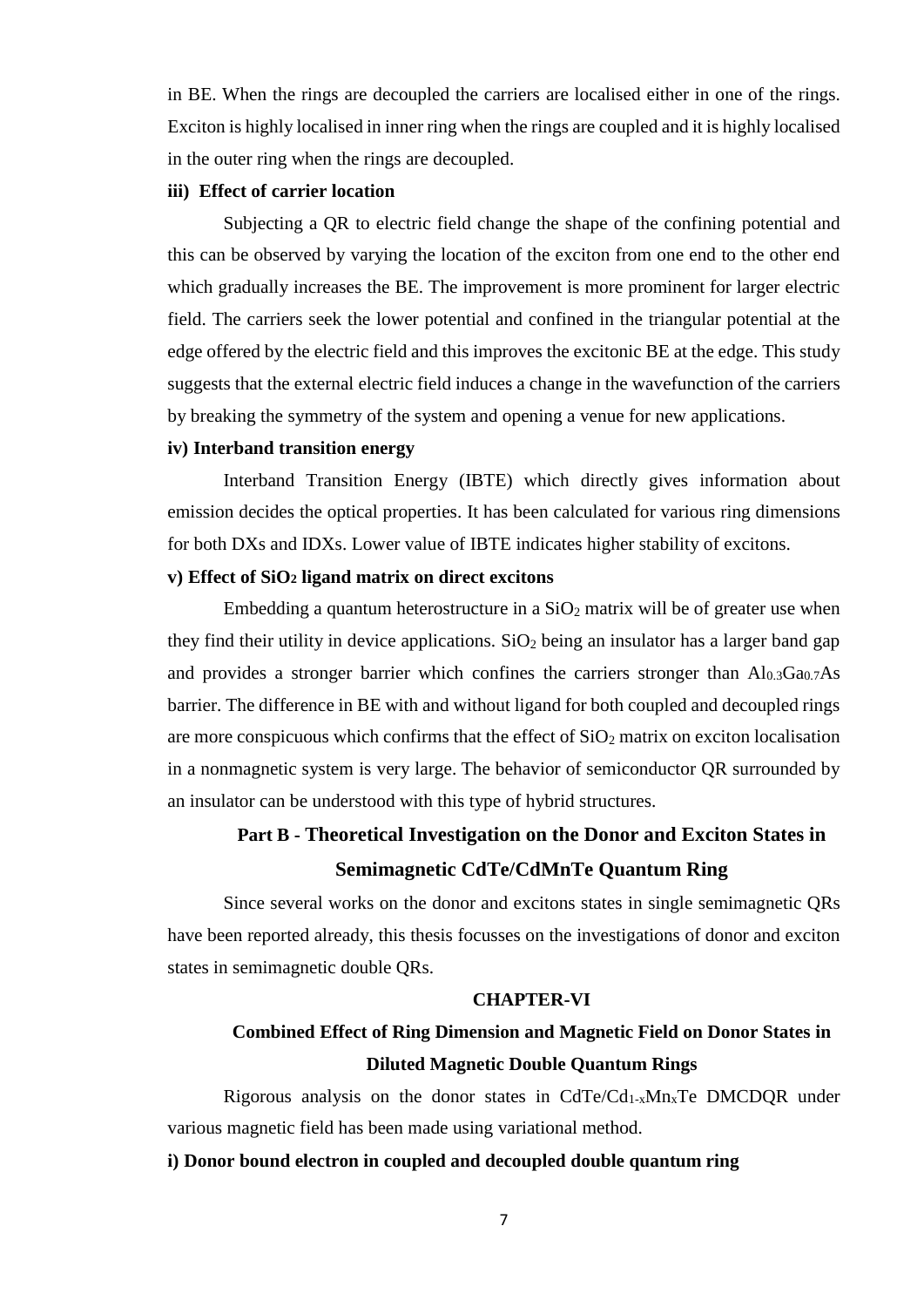#### **(Radially Symmetric and Asymmetric Rings)**

Application of magnetic field is found to be an effective tool to control the carrier dynamics in semimagnetic QRs. Both (Inner Ring Donor) IRD and (Outer Ring Donor) ORD in Narrow Symmetric Ring (NSR) possess larger BE because of the specific ring dimension which is close to the effective Bohr radius. In contrast to that of the radially symmetric ring, BE of radially asymmetric rings shows a reversal behaviour for IRD and ORD. The strength of binding is larger for a decoupled ring. When the asymmetric rings are decoupled, at lower magnetic field, the probability of carrier localisation is more in the wider ring, no matter whether the ring is inner or outer. Another interesting behavior is BE increases with increase of magnetic field for NAR (Narrow Asymmetric Ring). This is mainly because of the centrifugal force due to the ring structure. BE of weakly coupled NAR with H<sub>I</sub>=40Å and H<sub>O</sub>=60Å at  $\gamma$ =0.05 is smaller than a strongly coupled NAR. This is reversal to the trend obtained for  $H_1=60\text{\AA}$  and  $H_0=40\text{\AA}$  which may be due to the confinement given by the height of the inner ring where the donor is lodged.

# **ii) Stability of bound magnetic polaron**

The exchange interaction which depends on the overlap between the orbital of the conduction electron and the orbital of the 3d electrons responsible for the  $Mn^{2+}$  spin can be calculated using Spin Polaranic Shift (SPS). Spin polarisation within the hydrogenic orbit of the donor and the energy required to flip the spin of the magnetic ions are estimated for various ring dimensions. This SPS acts as a correction for BE while exchange interaction is taken into consideration.

This work gives an insight for the proper choice of external magnetic field and ring dimension of DMCDQR so that they can be used for the design of specific magnetic and spintronic applications.

#### **CHAPTER-VII**

# **Effect of Ion Concentration on Bound Magnetic Polaron in Diluted Magnetic Double Quantum Rings**

Effect on  $Mn^{2+}$  ion concentration on the formation of Bound Magnetic Polaron (BMP) in  $Cd_{1-x}Mn_{x1}Te/Cd_{1-x2}Mn_{x2}Te$  DMCDOR under various magnetic fields has been studied by estimating Spin Polaronic Shift (SPS).

# **i) Under zero magnetic field**

Random distribution of magnetic ions over the cation leads to exchange interaction which is a significant magnetic effect on DMS systems. Increasing the concentration of magnetic ions cancels the spins of the nearest neighbours due to antiferromagnetic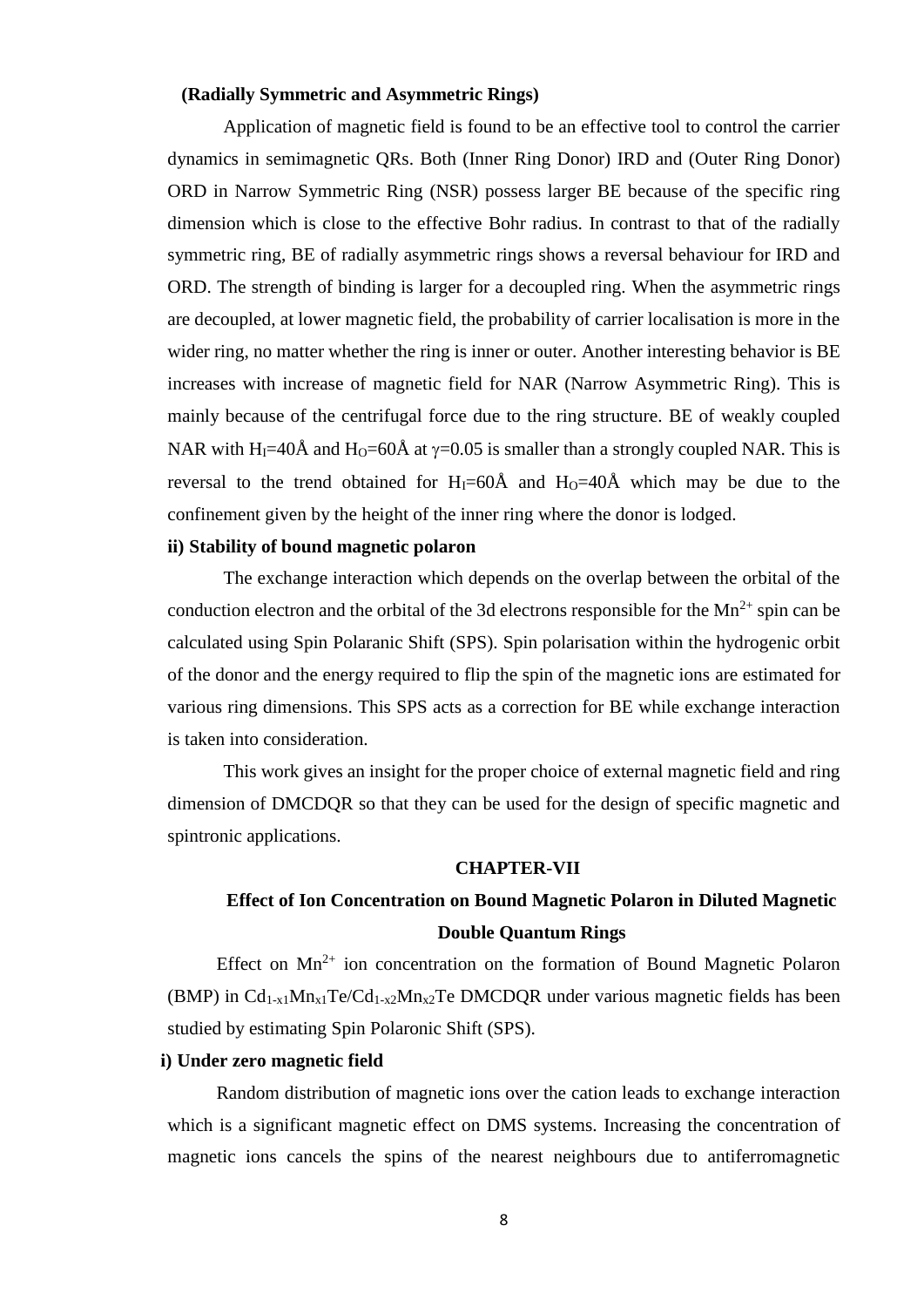interaction and this reduces the number of ions contributing to the total magnetic moment. Therefore, only an optimum concentration of  $Mn^{2+}$  ions contributes effectively to the total magnetic moment. This peculiarity is observed in the zero magnetic field case.

#### **ii) Under weak magnetic field**

Application of magnetic field gives additional confinement to the carrier which results in larger SPS value for larger concentration of  $Mn^{2+}$  ions. Formation of ferromagnetic cloud is favoured by this external perturbation through the alignment of the spins of the magnetic ions in the vicinity of the carrier. This stimulates the energy and spin transfer between the ion and carrier which confirms that the spin can be effectively controlled by the magnetic field and this can be exploited in spintronic applications.

Only very few antiferromagnetically coupled pairs are available at the interface and this can effectively contribute to a larger  $\langle S_z \rangle$ . Therefore, the magnetization of the material becomes larger since these ions can easily be aligned in the external magnetic field. The number of such interface ions is larger for ultra-thin barrier and this effect is prominent for barrier centered impurities.

# **iii) Under strong magnetic field**

Larger magnetic field do not have much influence over the deep embedded ions inside the barrier where the carrier cannot penetrate. Thus, the SPS increases only for the decoupled rings and this appears to be a perfect tool for interface studies.

# **iv) Under critical magnetic field**

Even at the critical magnetic field one can observe a larger polaronic shift for all the ring dimensions and concentrations. These results confirm that spin alignment retains over a long range of magnetic field and hence to attain a spin saturation, QR structure requires a larger magnetic field.

All these magnetic field and concentration effect on SPS concludes that even at higher magnetic field and concentration QR experiences high degree of confinement. Dissolution of spin pairs hardly occur in DMCDQR heterostructures.

#### **CHAPTER- VIII**

# **Effect of Electric Field on the Exciton Localisation in Diluted Magnetic Double Quantum Rings Embedded in SiO<sup>2</sup> Ligand Matrix**

This chapter deals with the excitonic states in symmetric and asymmetric DMCDQR embedded in SiO<sub>2</sub> ligand matrix under electric field.

#### **i) Stability of exciton under external electric field**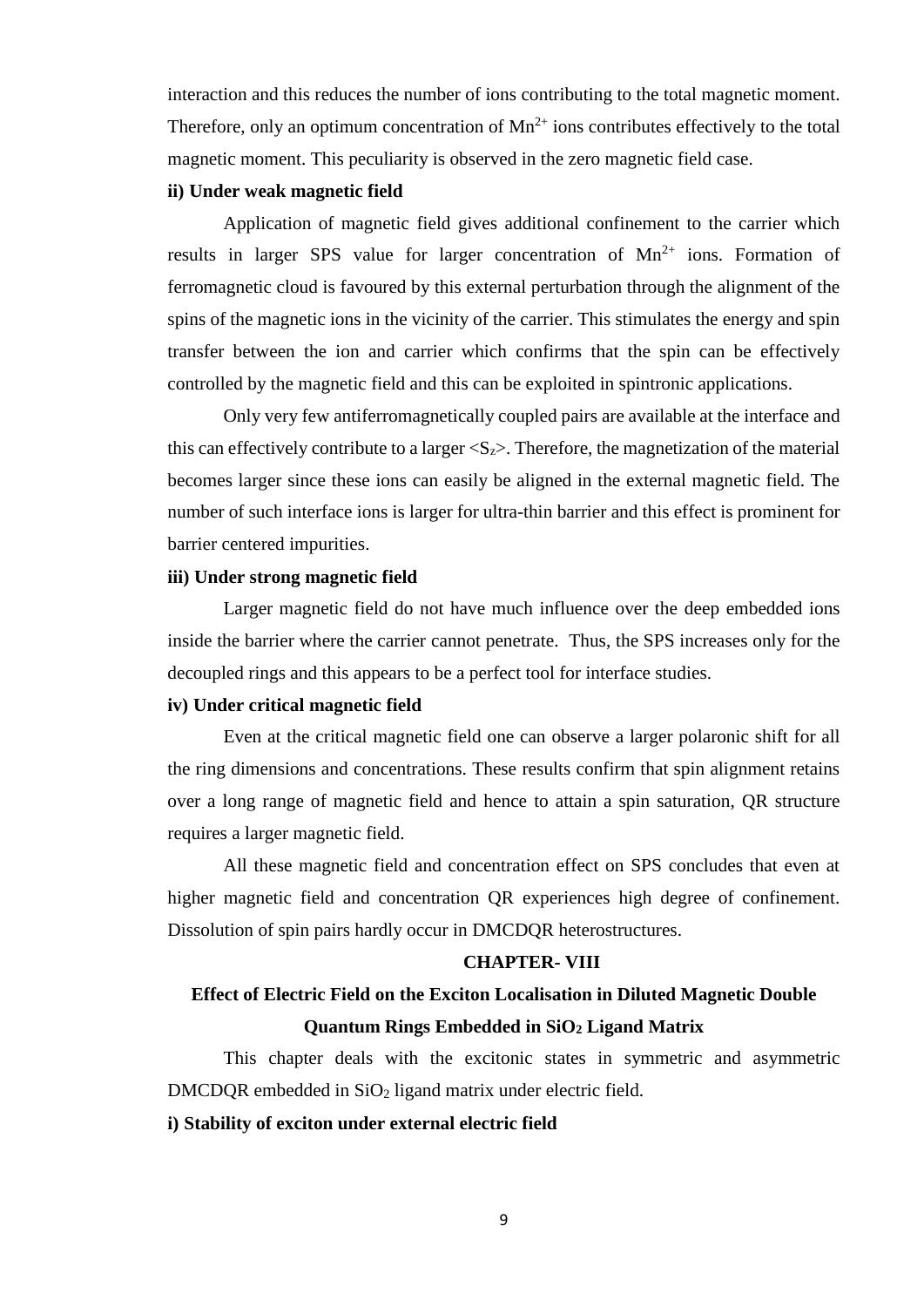As already mentioned the application of electric field polarizes the carrier in different direction and this destroys the excitonic nature even at low field by largely separating the carriers. Introduction of electric field to a semimagnetic system does not suddenly reduce the BE but rather it requires a larger field. Thus a nonmagnetic system is more sensitive to electric field compared to a semimagnetic system.

#### **ii) Exciton localisation in symmetric and asymmetric quantum rings**

In nonmagnetic system beyond a particular  $C_B$  value BE remains constant for all  $O_R$  values. But for DMCDQR even for larger  $C_B$  value a sudden transition in BE occurs beyond a particular  $O_R$  value. This confirms that the central barrier has to be tuned further to completely decouple the semimagnetic rings. The behavior of carriers trapped inside a nonmagnetic and semimagnetic ring greatly differs in certain aspects.

#### **iii) Effect of SiO<sup>2</sup> ligand matrix on the exciton localisation**

In case of a semimagnetic system the presence of  $SiO<sub>2</sub>$  matrix significantly alters the localisation of outer ring exciton. For the Inner Ring Excitons (IRE), the difference in BE with and without ligand is very small. The effect of ligand is insignificant for IRE when the rings are decoupled.

#### **CHAPTER-IX**

#### **Summary and Suggestions for Future Work**

The donor and exciton states in a single and concentrically coupled double quantum ring under the effect of magnetic field and electric field has been investigated. Efficient carrier transport from inner ring to outer ring in both non-magnetic and semimagnetic QR is observed through proper choice of ring and barrier dimension. Stability of DX and IDX in both symmetric and asymmetric rings has been determined using  $\gamma_{dia}$ . Formation of BMP inside DMCDQR for various magnetic field and ion concentration and the shift in BMP from one ring to other ring for certain ring dimensions has also been calculated.

The selective occupancy of the carriers in either of the rings and the tunneling effect of the carrier will be of high use in designing many electronic devices. Investigations and measurement of  $\chi_{dia}$  is a useful direct tool to evaluate exciton dipole moment and exciton polarizability and also for the choice of suitable confinement for appropriate applications. Effect of magnetic field and concentration on highly confined DMS offers the possibility of zooming in spin phenomena to contribute in spintronic applications. External electric field has the ability to tune the electronic properties which has many advantages over optoelectronic applications. All these works are specially intended to convey the fundamentals of physical phenomena of quantum rings.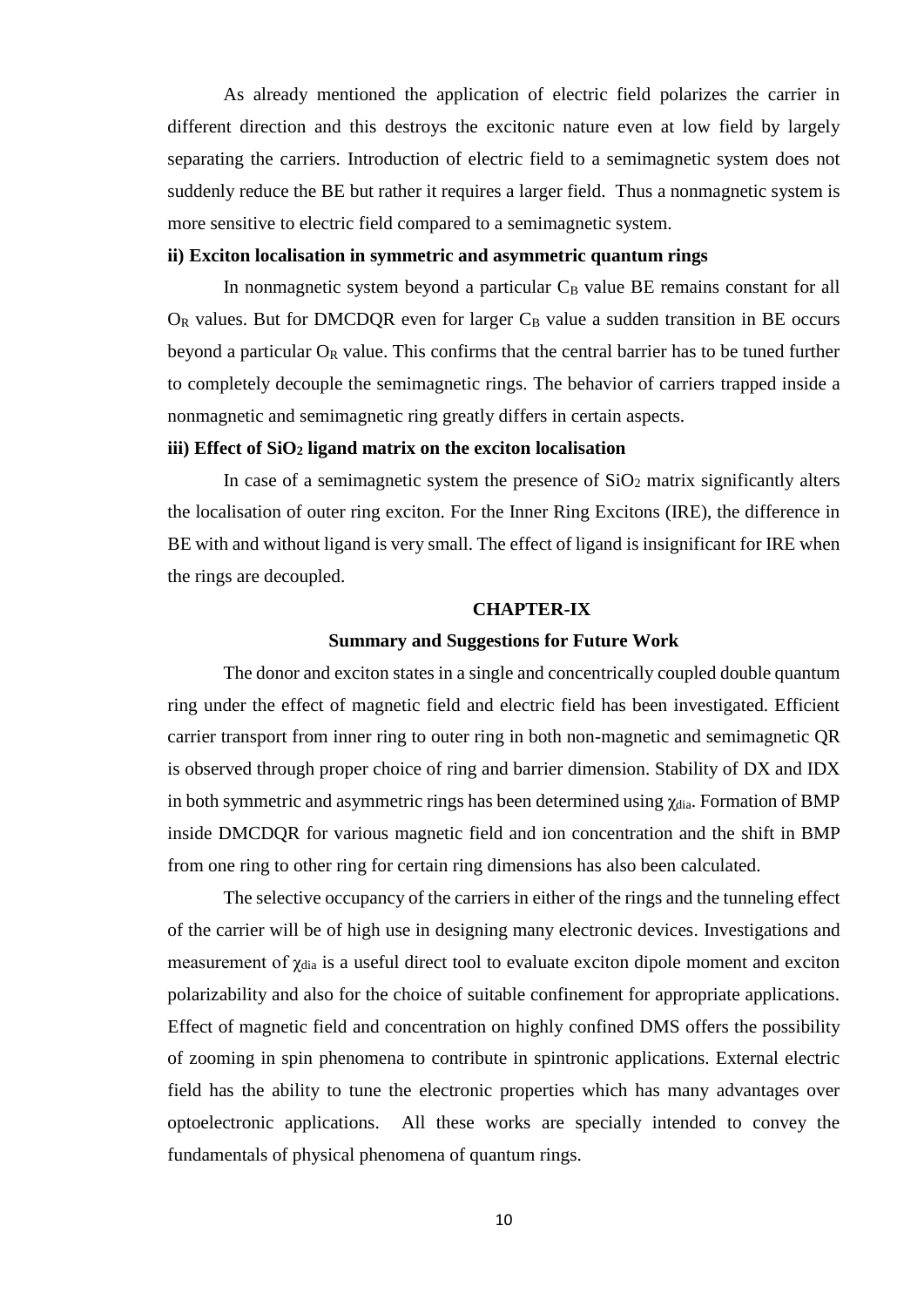#### **Scope for Future Work**

Theoretical estimation of exciton diamagnetism in single and double Quantum Rings can be made by considering the carriers in the low-lying excited states which will be useful to study the optical transition properties. All these works may be extended in presence of other external perturbations like pressure and temperature. Dynamics of direct and indirect exciton states can be explored in hybrid quantum structures as in Dot in a Ring and also in quantum rings of different confinements. More work is needed to further explore the unique physical properties associated with their special ring-shape and their applications in devices.

# **List of Publications International Journals**

- 1. Tailoring the Electronic Properties of Concentric Double Quantum Rings in the Presence of a Donor Impurity. *I. Janet Sherly, A. Esther Lidiya and P. Nithiananthi,* Journal of Applied Physics 125, 165707 (2019).
- 2. Influence of Electric Field on Direct and Indirect Exciton in a Concentrically Coupled Quantum Ring Heterostructure Embedded in SiO<sub>2</sub> Matrix. *I. Janet Sherly and P. Nithiananthi,* Superlattices and Microstructures 137, 106334 (2020).
- 3. Effect of Confining Potential on the Exciton Stability at Various Locations in a Parabolic and Square Quantum Ring. *I. Janet Sherly and P. Nithiananthi,* Physica Scripta 95, 055102 (2020).
- 4. Tuning the Dynamics of Bound Magnetic Polaron in Asymmetric Cd1  $x_1Mn_{x_1}Te/Cd_{1-x_2}Mn_{x_2}Te$  Semimagnetic Concentric Double Quantum Rings: Through Magnetic Ion Concentration and Magnetic Field. *I. Janet Sherly and P. Nithiananthi,* Physica B 600, 412615 (2021).
- 5. Carrier Dynamics in Quantum Ring in a Quantum Well: Magnetic Field and Non-Parabolicity Effects. *S. Lilly Angel, I. Janet Sherly and P. Nithiananthi,* AIP Conference Proceedings 2265, 030063 (2020).
- 6. Stability of Indirect and Direct Excitons Through Diamagnetic Susceptibility in a Concentric Double Quantum Ring Structure. *I. Janet Sherly, G. Vignesh and P. Nithiananthi,* AIP Conference Proceedings 2265, 030064 (2020).
- 7. Tuning Carrier Dynamics and Spin Polaronic Shift in  $CdTe/Cd_{0.9}Mn_{0.1}Te$ Concentric Double Quantum Rings: Effect of Magnetic Field. *I. Janet Sherly and P. Nithiananthi* (Communicated).
- 8. Influence of Electric Field on Direct and Indirect Exciton in a Diluted Magnetic Concentrically Coupled Quantum Ring Heterostructure Embedded in SiO<sup>2</sup> Matrix *I. Janet Sherly and P. Nithiananthi* (Communicated).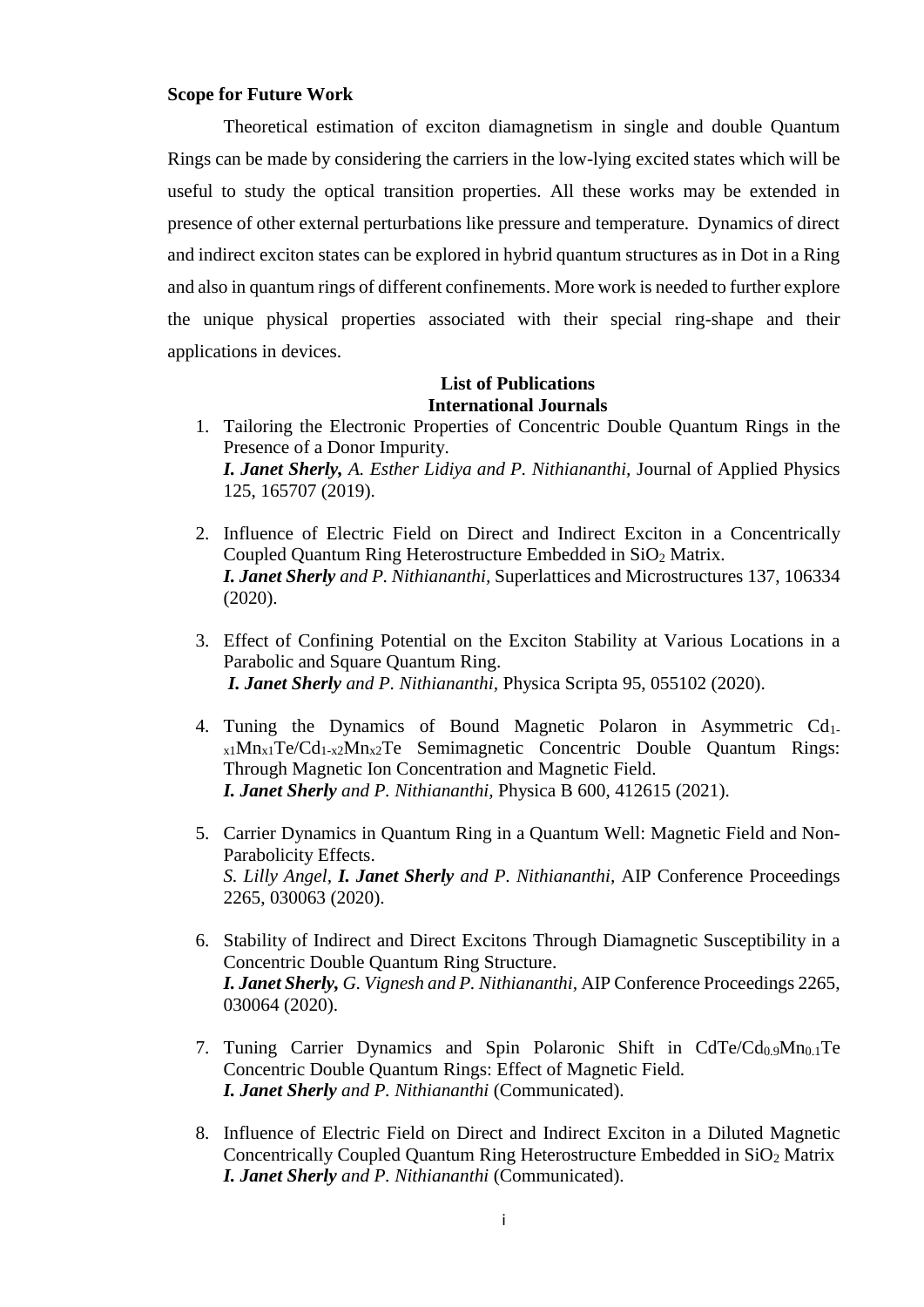# **International Journals (Not included in the thesis)**

9. Combined Effect of Stress and Nonparabolicity on the Diamagnetic Susceptibility of Donor States in a Double Quantum Well. *I. Janet Sherly and P. Nithiananthi,* AIP Conference Proceedings 1942, 050085 (2018).

# **International Conferences**

- 1. Effect of Geometry on the Exciton Binding Energy in a Quantum Ring. *I. Janet Sherly, K. Jayakumar, P. Nithiananthi.* Second International Conference on Materials science and Technology, St. Thomas College, 5<sup>th</sup> -8<sup>th</sup> June 2016, Palai, Kerala.
- 2. Binding Energy of a Donor in a Concentric Double Quantum Ring. *A. Esther Lidiya, I. Janet Sherly, P. Nithiananthi.* International Conference on Renewable Energy Science and Technology,  $10^{th}$ - $11^{th}$ March 2017, Alagappa University, Karaikudi.
- 3. Binding Energy of a Donor in a Concentric Double Quantum Ring Structure. *A. Esther Lidiya, I. Janet Sherly, P. Nithiananthi.* International Conference on Nanoscience and Nanotechnology, 9<sup>th</sup> -11<sup>th</sup> August 2017, SRM University, Kattankulathur, India.
- 4. Effect of Magnetic Field on the Binding Energy of a Donor in a Single Quantum Ring. *S. Lilly Angel, I. Janet Sherly, P. Nithiananthi.* International Conference on Recent Advances in Materials, 22<sup>nd</sup>-23<sup>rd</sup> March 2018, National College, Tiruchirappalli.
- 5. Excitonic States in a Concentric Double Quantum Ring Structures. *I. Janet Sherly and P. Nithiananthi.* International Conference on Advanced Nanomaterials for Energy and Healthcare Applications,  $31<sup>st</sup>$  August –  $1<sup>st</sup>$  September 2018, KSR College of Arts and Science for Women, Thiruchengodu, Tamilnadu, India.
- 6. Theoretical Investigation on the Interband Transition Energy of an Exciton in a Double Quantum Ring for Solar Cell Applications. *I. Janet Sherly and P. Nithiananthi.* International Conference on Exploring Nanostructures for Enhanced Power Conversion Efficiency of Solar Cells,  $7<sup>th</sup>$ -8<sup>th</sup> January 2019, The Gandhigram Rural Institute- Deemed to be University, Gandhigram.
- 7. Influence of Electric Field of Exciton in a Concentric Double Quantum Ring Embedded in SiO<sub>2</sub> Matrix. *I. Janet Sherly and P. Nithiananthi.* International Conference on Nanoscience and Nanotechnology, 28<sup>th</sup> -30<sup>th</sup> January 2019, SRM University, Kattankulathur, India

# **National Conferences**

1. Effect of Stress and Nonparabolicity on the Diamagnetic Susceptibility of a Donor in a Double Quantum Well. *I. Janet Sherly, K. Ponrasu, G. Vignesh, P. Nithiananthi.*